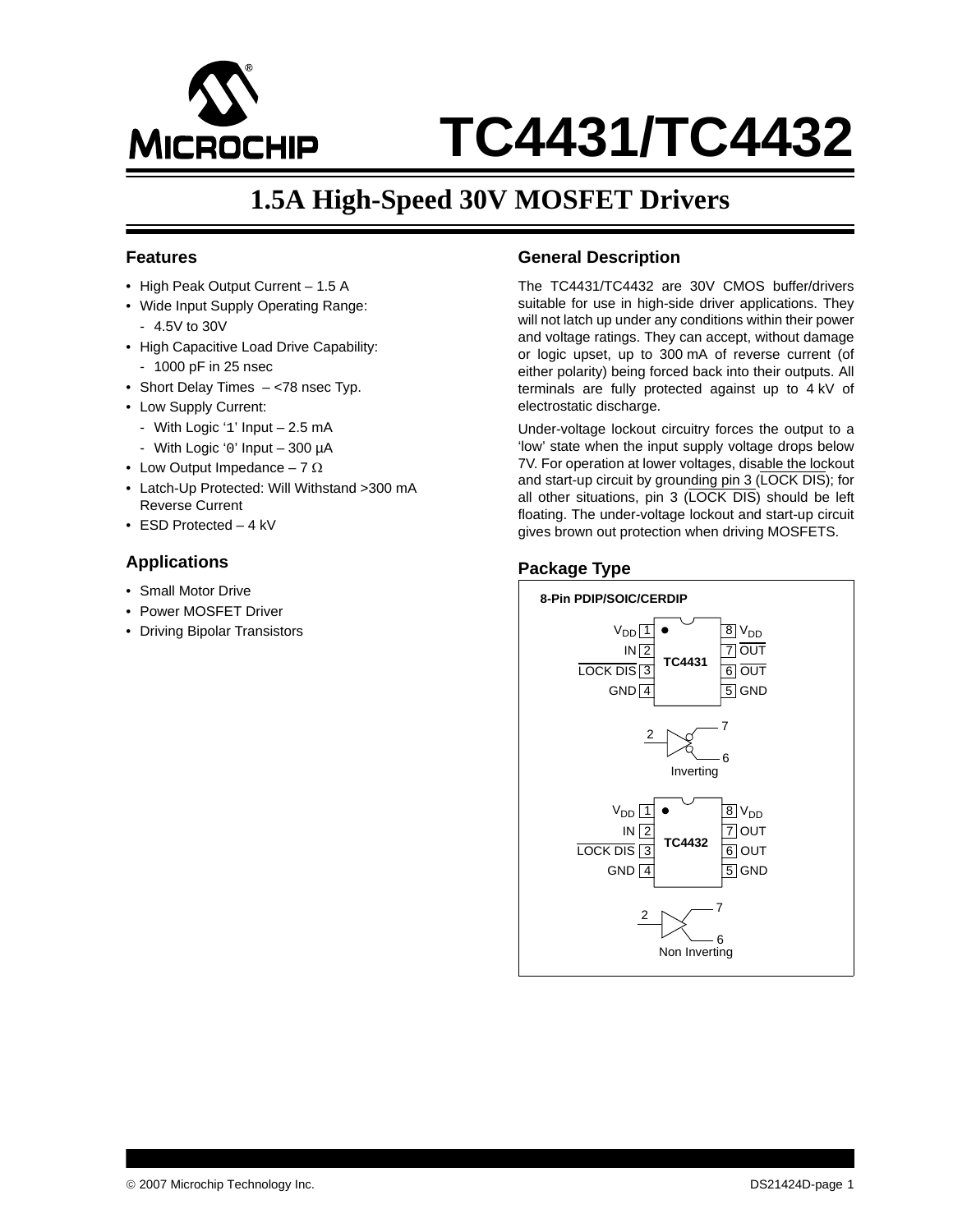## **Functional Block Diagram**

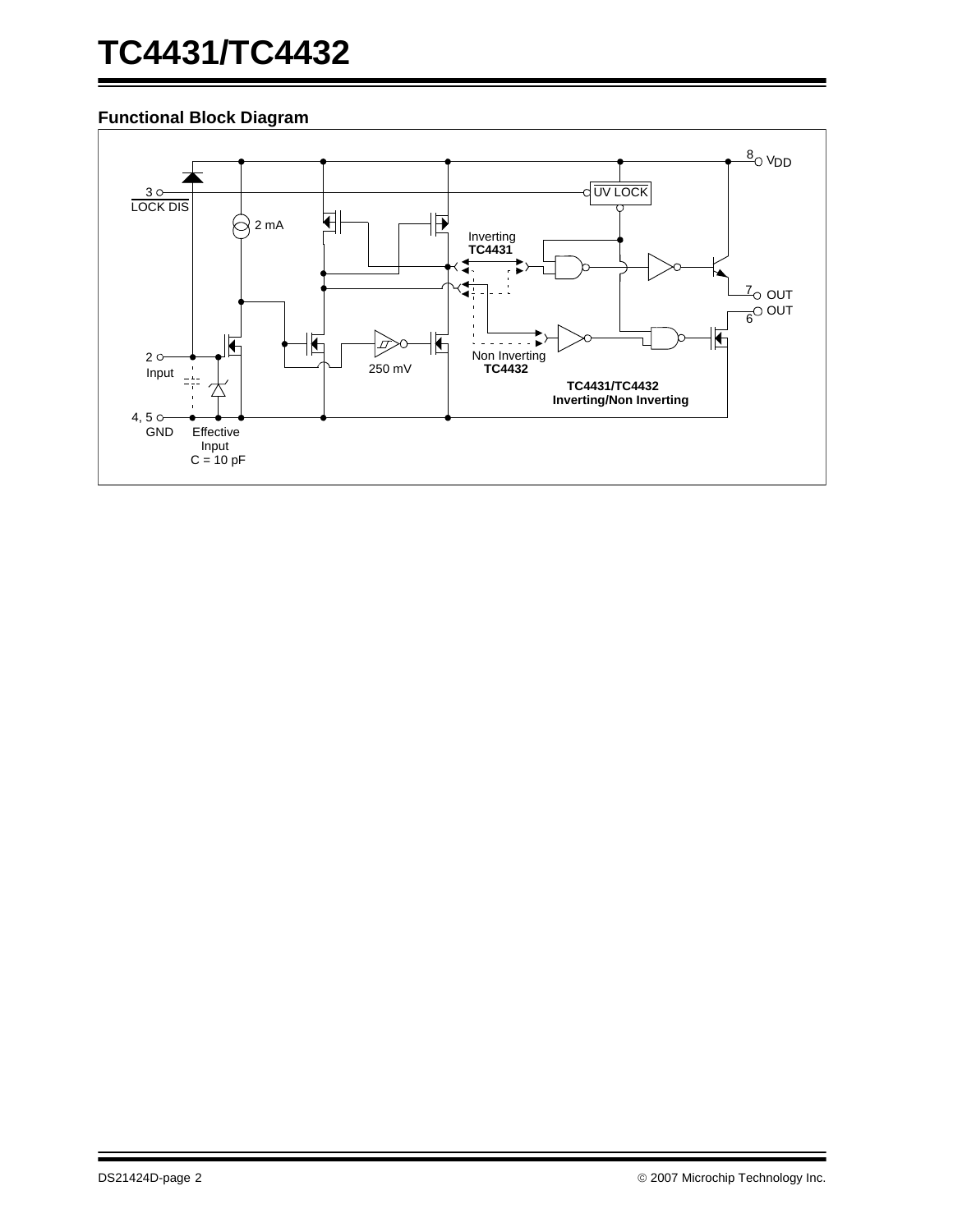## <span id="page-2-3"></span>**1.0 ELECTRICAL CHARACTERISTICS**

## **Absolute Maximum Ratings†**

| Input Voltage (Note 1) $V_{DD}$ + 0.3V to GND        |  |
|------------------------------------------------------|--|
| Package Power Dissipation ( $T_A \leq 70^{\circ}$ C) |  |
|                                                      |  |
|                                                      |  |
|                                                      |  |
| Maximum Junction Temperature, T <sub>J</sub> +150°C  |  |
| Storage Temperature Range -65°C to +150°C            |  |

† Stresses above those listed under "Absolute Maximum Ratings" may cause permanent damage to the device. These are stress ratings only and functional operation of the device at these or any other conditions above those indicated in the operation sections of the specifications is not implied. Exposure to Absolute Maximum Rating conditions for extended periods may affect device reliability.

## **DC CHARACTERISTICS**

| <b>Electrical Specifications:</b> Unless otherwise noted, $T_A = +25^{\circ}C$ with $4.5V \le V_{DD} \le 30V$ . |                  |                |                |       |              |                                                       |  |  |  |
|-----------------------------------------------------------------------------------------------------------------|------------------|----------------|----------------|-------|--------------|-------------------------------------------------------|--|--|--|
| <b>Parameters</b>                                                                                               | Sym              | Min            | <b>Typ</b>     | Max   | <b>Units</b> | <b>Conditions</b>                                     |  |  |  |
| Input                                                                                                           |                  |                |                |       |              |                                                       |  |  |  |
| Logic '1', High Input Voltage                                                                                   | $V_{\text{IH}}$  | 2.4            |                |       | $\vee$       |                                                       |  |  |  |
| Logic '0', Low Input Voltage                                                                                    | $V_{IL}$         |                |                | 0.8   | $\vee$       |                                                       |  |  |  |
| Input Current (Note 1)                                                                                          | ΙW               | $-1$           |                | 1     | μA           | $0V \leq V_{IN} \leq 12V$                             |  |  |  |
| Output                                                                                                          |                  |                |                |       |              |                                                       |  |  |  |
| <b>High Output Voltage</b>                                                                                      | $V_{OH}$         | $V_{DD} - 1.0$ | $V_{DD} - 0.8$ |       | V            | $I_{\text{OUT}} = 100 \text{ mA}$                     |  |  |  |
| Low Output Voltage                                                                                              | $V_{OL}$         |                |                | 0.025 | V            |                                                       |  |  |  |
| <b>Output Resistance</b>                                                                                        | $R_{\rm O}$      |                | $\overline{7}$ | 10    | $\Omega$     | $I_{\text{OUT}} = 10 \text{ mA}, V_{\text{DD}} = 30V$ |  |  |  |
| Peak Output Current                                                                                             | $I_{PK}$         |                | 3.0            |       | A            | Source: $V_{DD} = 30V$                                |  |  |  |
|                                                                                                                 |                  |                | 1.5            |       |              | Sink: $V_{DD} = 30V$                                  |  |  |  |
| Latch-Up Protection<br><b>Withstand Reverse Current</b>                                                         | <b>I</b> REV     |                | 0.3            |       | A            | Duty cycle $\leq 2\%$ , t $\leq 300$ µsec             |  |  |  |
| <b>Switching Time (Note 2)</b>                                                                                  |                  |                |                |       |              |                                                       |  |  |  |
| <b>Rise Time</b>                                                                                                | $t_{\mathsf{R}}$ |                | 25             | 40    | ns           | Figure 4-1                                            |  |  |  |
| Fall Time                                                                                                       | tF               |                | 33             | 50    | ns           | Figure 4-1                                            |  |  |  |
| Delay Time                                                                                                      | $t_{D1}$         |                | 62             | 80    | ns           | Figure 4-1                                            |  |  |  |
| Delay Time                                                                                                      | $t_{D2}$         |                | 78             | 90    | ns           | Figure 4-1                                            |  |  |  |
| <b>Power Supply</b>                                                                                             |                  |                |                |       |              |                                                       |  |  |  |
| Power Supply Current                                                                                            | $I_{\rm S}$      |                | 2.5            | 4     | mA           | $V_{IN} = 3V$                                         |  |  |  |
|                                                                                                                 |                  |                | 0.3            | 0.4   |              | $V_{IN} = 0V$                                         |  |  |  |
| Start-up Threshold                                                                                              | $V_{S}$          | —              | 8.4            | 10    | V            |                                                       |  |  |  |
| Drop-out Threshold                                                                                              | $V_{\text{DO}}$  | $\overline{7}$ | 7.7            |       | V            | Note <sub>3</sub>                                     |  |  |  |

<span id="page-2-1"></span><span id="page-2-0"></span>**Note 1:** For inputs >12V, add a 1 kΩ resistor in series with the input. See **[Section 2.0 "Typical Performance](#page-4-0)  [Curves"](#page-4-0)** for input current graph.

**2:** Switching times are ensured by design.

<span id="page-2-2"></span>**3:** For operation below 7V, pin 3 (LOCK DIS) should be tied to ground to disable the lockout and start-up circuit, otherwise, pin 3 **must** be left floating.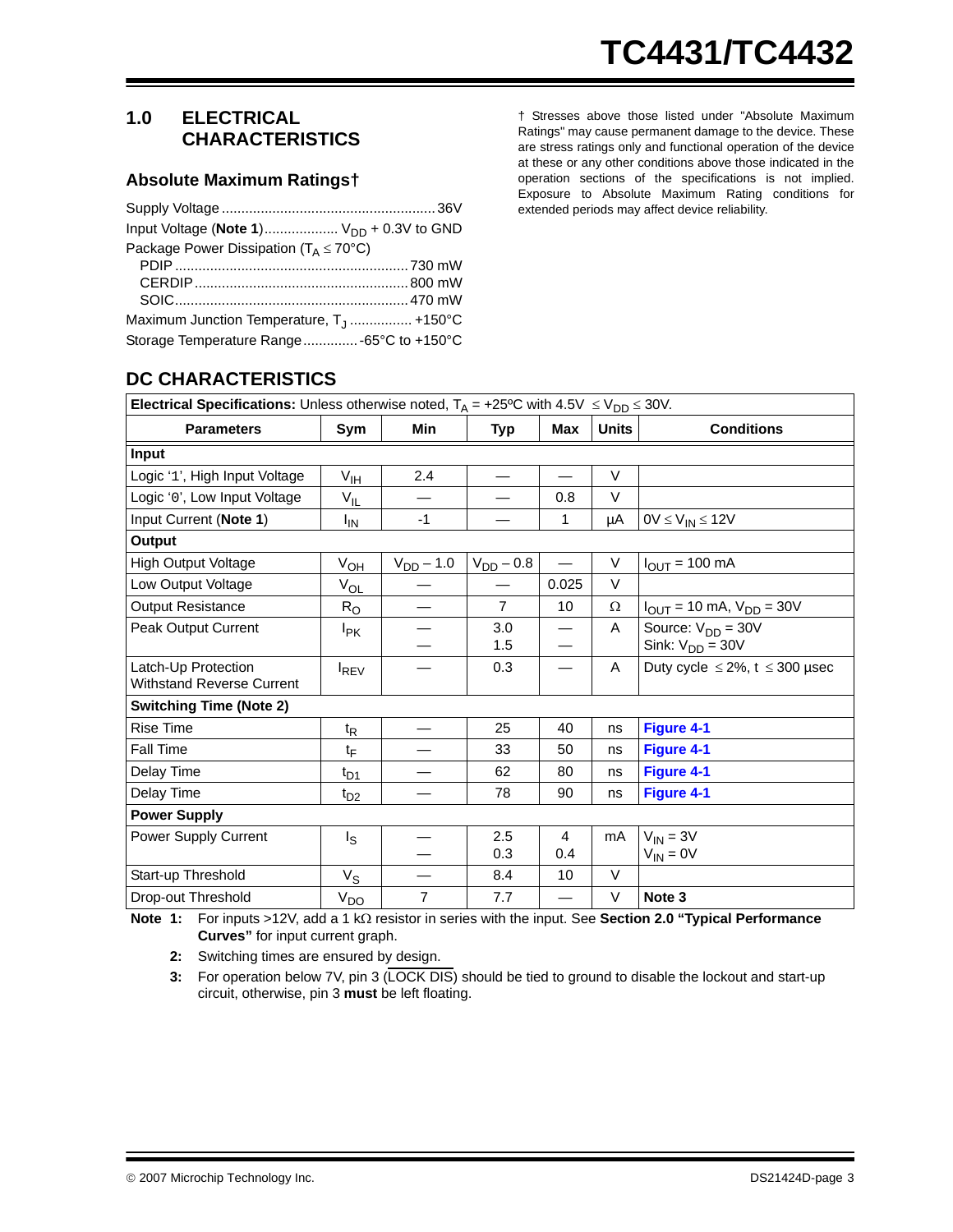## **DC CHARACTERISTICS**

| Electrical Specifications: Unless otherwise noted, Over operating temperature range with $4.5V \le V_{DD} \le 30V$ . |                  |                |            |            |              |                                                                   |  |  |  |  |
|----------------------------------------------------------------------------------------------------------------------|------------------|----------------|------------|------------|--------------|-------------------------------------------------------------------|--|--|--|--|
| <b>Parameters</b>                                                                                                    | Sym              | <b>Min</b>     | <b>Typ</b> | <b>Max</b> | <b>Units</b> | <b>Conditions</b>                                                 |  |  |  |  |
| Input                                                                                                                |                  |                |            |            |              |                                                                   |  |  |  |  |
| Logic '1', High Input Voltage                                                                                        | $V_{\text{IH}}$  | 2.4            |            |            | V            |                                                                   |  |  |  |  |
| Logic '0', Low Input Voltage                                                                                         | $V_{IL}$         |                |            | 0.8        | $\vee$       |                                                                   |  |  |  |  |
| Input Current (Note 1)                                                                                               | <sup>I</sup> IN  | $-10$          |            | 10         | μA           | $0V \leq V_{IN} \leq 12V$                                         |  |  |  |  |
| Output                                                                                                               |                  |                |            |            |              |                                                                   |  |  |  |  |
| <b>High Output Voltage</b>                                                                                           | $V_{OH}$         | $V_{DD} - 1.2$ |            |            | V            | $I_{OUT} = 100 \text{ mA}$                                        |  |  |  |  |
| Low Output Voltage                                                                                                   | $V_{OL}$         |                |            | 0.025      | $\vee$       |                                                                   |  |  |  |  |
| <b>Output Resistance</b>                                                                                             | $R_{\rm O}$      |                |            | 12         | Ω            | $I_{\text{OUT}} = 10 \text{ mA}$ , $V_{\text{DD}} = 30 \text{ V}$ |  |  |  |  |
| <b>Switching Time (Note 2)</b>                                                                                       |                  |                |            |            |              |                                                                   |  |  |  |  |
| <b>Rise Time</b>                                                                                                     | $t_{\mathsf{R}}$ |                |            | 60         | ns           | Figure 4-1                                                        |  |  |  |  |
| Fall Time                                                                                                            | tF               |                |            | 70         | ns           | Figure 4-1                                                        |  |  |  |  |
| Delay Time                                                                                                           | $t_{D1}$         |                |            | 100        | ns           | Figure 4-1                                                        |  |  |  |  |
| Delay Time                                                                                                           | $t_{D2}$         |                |            | 110        | ns           | Figure 4-1                                                        |  |  |  |  |
| <b>Power Supply</b>                                                                                                  |                  |                |            |            |              |                                                                   |  |  |  |  |
| <b>Power Supply Current</b>                                                                                          | l <sub>S</sub>   |                |            | 6          | mA           | $V_{IN} = 3V$                                                     |  |  |  |  |
|                                                                                                                      |                  |                |            | 0.7        |              | $V_{IN} = 0V$                                                     |  |  |  |  |
| Start-up Threshold                                                                                                   | $V_S$            |                | 8.4        | 10         | V            |                                                                   |  |  |  |  |
| Drop-out Threshold                                                                                                   | V <sub>DO</sub>  | $\overline{7}$ | 7.7        |            | V            | Note 3                                                            |  |  |  |  |

<span id="page-3-1"></span><span id="page-3-0"></span>**Note 1:** For inputs >12V, add a 1 kΩ resistor in series with the input. See **[Section 2.0 "Typical Performance](#page-4-0)  [Curves"](#page-4-0)** for input current graph.

**2:** Switching times are ensured by design.

<span id="page-3-2"></span>**3:** For operation below 7V, pin 3 (LOCK DIS) should be tied to ground to disable the lockout and start-up circuit, otherwise, pin 3 **must** be left floating.

## **TEMPERATURE CHARACTERISTICS**

| <b>Electrical Specifications:</b> Unless otherwise noted, all parameters apply with 4.5V $\leq$ V <sub>DD</sub> $\leq$ 30V. |                         |          |     |        |              |                   |  |  |
|-----------------------------------------------------------------------------------------------------------------------------|-------------------------|----------|-----|--------|--------------|-------------------|--|--|
| <b>Parameters</b>                                                                                                           | Sym                     | Min      | Typ | Max    | <b>Units</b> | <b>Conditions</b> |  |  |
| <b>Temperature Ranges</b>                                                                                                   |                         |          |     |        |              |                   |  |  |
| Specified Temperature Range (C)                                                                                             | $T_A$                   | $\Omega$ |     | $+70$  | °C           |                   |  |  |
| Specified Temperature Range (E)                                                                                             | $\mathsf{T}_\mathsf{A}$ | $-40$    |     | $+85$  | °C           |                   |  |  |
| Specified Temperature Range (V)                                                                                             | T <sub>A</sub>          | -40      |     | $+125$ | °C           |                   |  |  |
| Maximum Junction Temperature                                                                                                | $T_{\rm J}$             |          |     | $+150$ | °C           |                   |  |  |
| Storage Temperature Range                                                                                                   | T <sub>A</sub>          | $-65$    |     | $+150$ | °C           |                   |  |  |
| <b>Package Thermal Resistances:</b>                                                                                         |                         |          |     |        |              |                   |  |  |
| Thermal Resistance, 8L-SOIC                                                                                                 | $\theta_{JA}$           |          | 155 |        | °C/W         |                   |  |  |
| Thermal Resistance, 8L-PDIP                                                                                                 | $\theta_{JA}$           |          | 125 |        | °C/W         |                   |  |  |
| Thermal Resistance, 8L-CERDIP                                                                                               | $\theta_{JA}$           |          | 150 |        | °C/W         |                   |  |  |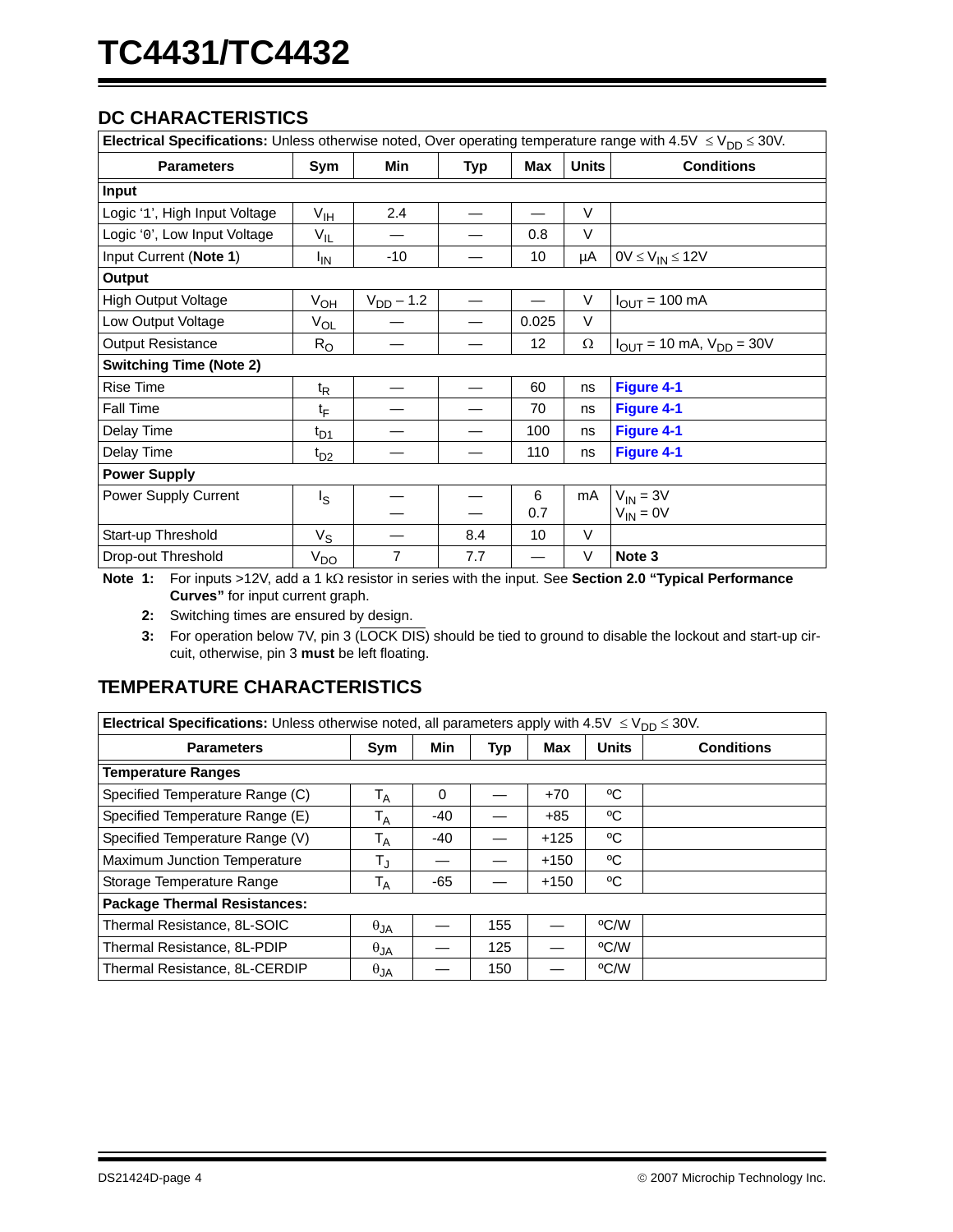## <span id="page-4-0"></span>**2.0 TYPICAL PERFORMANCE CURVES**

**Note:** The graphs and tables provided following this note are a statistical summary based on a limited number of samples and are provided for informational purposes only. The performance characteristics listed herein are not tested or guaranteed. In some graphs or tables, the data presented may be outside the specified operating range (e.g., outside specified power supply range) and therefore outside the warranted range.

**Note:** Unless otherwise indicated,  $T_A = +25^{\circ}C$  with  $4.5V \le V_{DD} \le 30V$ .



*FIGURE 2-1: Supply Current vs. Capacitive Load.*



*FIGURE 2-2: Input Current vs. Input Voltage.*



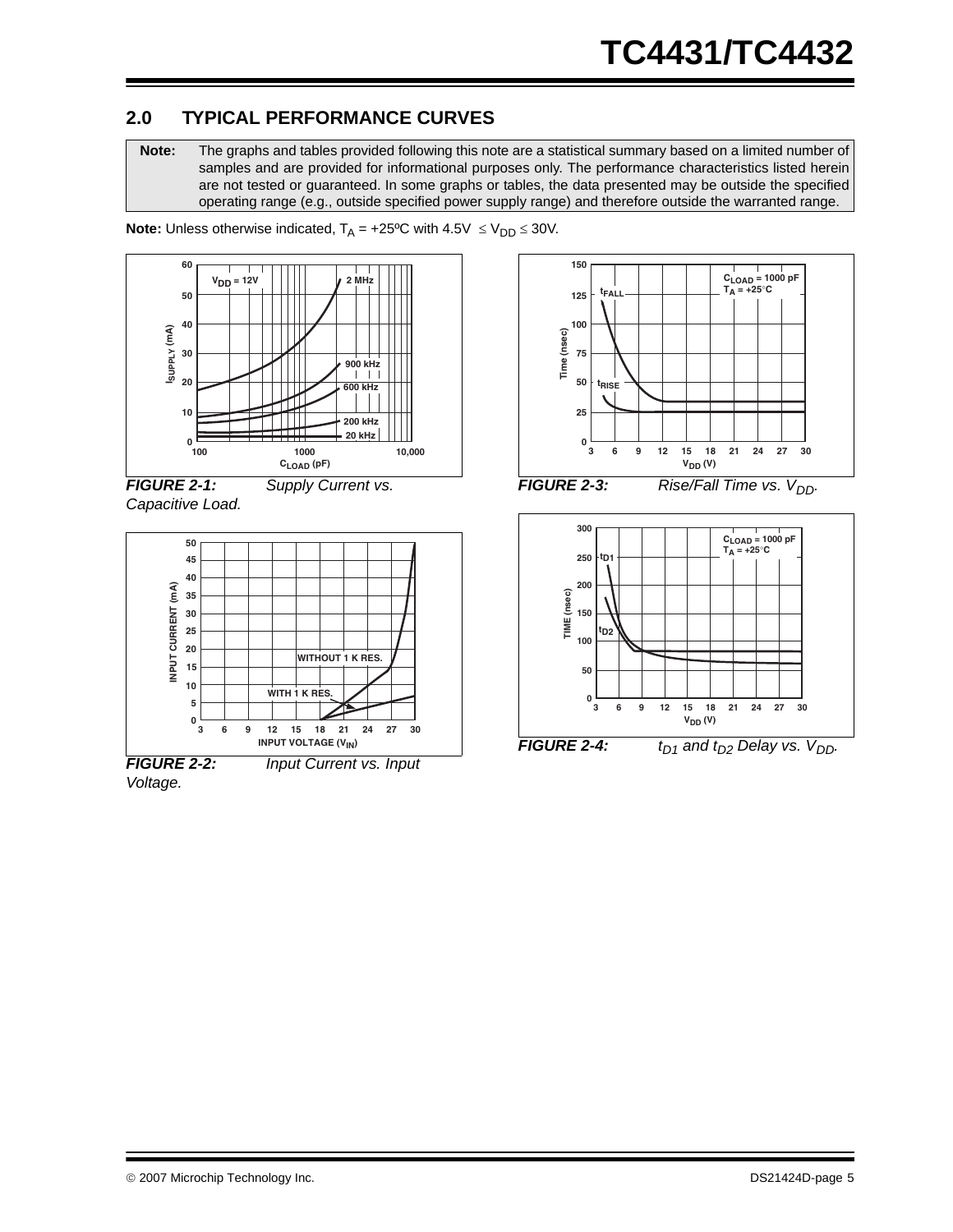## **3.0 PIN DESCRIPTIONS**

The descriptions of the pins are listed in [Table 3-1.](#page-5-0)

| Pin No. | Symbol          | <b>Description</b>                       |
|---------|-----------------|------------------------------------------|
|         | V <sub>DD</sub> | Supply Input, 4.5V to 30V                |
| 2       | IN              | TTL/CMOS Compatible Input                |
| 3       | <b>LOCK DIS</b> | Input Pin, Enable/Disable for UV Lockout |
| 4       | <b>GND</b>      | Ground                                   |
| 5       | <b>GND</b>      | Ground                                   |
| 6       | <b>OUT</b>      | Drive Output, Pull Down                  |
|         | <b>OUT</b>      | Drive Output, Pull Up                    |
| 8       | V <sub>DD</sub> | Supply Input, 4.5V to 30V                |

## <span id="page-5-0"></span>**TABLE 3-1: PIN FUNCTION TABLE**

## **3.1** Supply Input (V<sub>DD</sub>)

The  $V_{DD}$  input is the bias supply input for the MOSFET driver and is rated for 4.5V to 30V with respect to the ground pins. The  $V_{DD}$  input should be bypassed to ground with a local ceramic capacitor. The value of this capacitor should be chosen based on the capacitive load that is being driven.

## **3.2 Control Input (IN)**

The MOSFET driver input is a TTL/CMOS compatible input with 250 mV of hysteresis between the high and low threshold voltages. If an input signal level of greater than 12V is applied to the device, a series current limiting resistor is recommended.

## **3.3 Lockout Disable (LOCK DIS)**

The lockout pin enables/disables the undervoltage lockout feature of the device. If undervoltage lockout is desired (output is not enabled until the bias voltage reaches 8.4V (typical) on the rising edge and is disabled when the bias voltage reaches 7.7V (typical) on the falling edge), the lockout pin should be left floating. If operation below 7V is desired, the lockout pin should be tied to ground.

## **3.4 Ground (GND)**

The ground pins are the return path for the bias current and for the high peak currents which discharge the load capacitor. Both ground pins should be used to ensure proper operation. The ground pins should be tied into a ground plane or have short traces to the bias supply source return.

## **3.5 Drive Output (OUT)**

The TC4431/TC4432 devices have individual source and sink output pins. This feature can be used to adjust the rise and fall time independently by adding separate charge and discharge resistors external to the device. Pin 7 (source output) can source 3 A peak currents into capacitive loads and pin 6 (sink output) can sink 1.5 A peak currents from a capacitive load.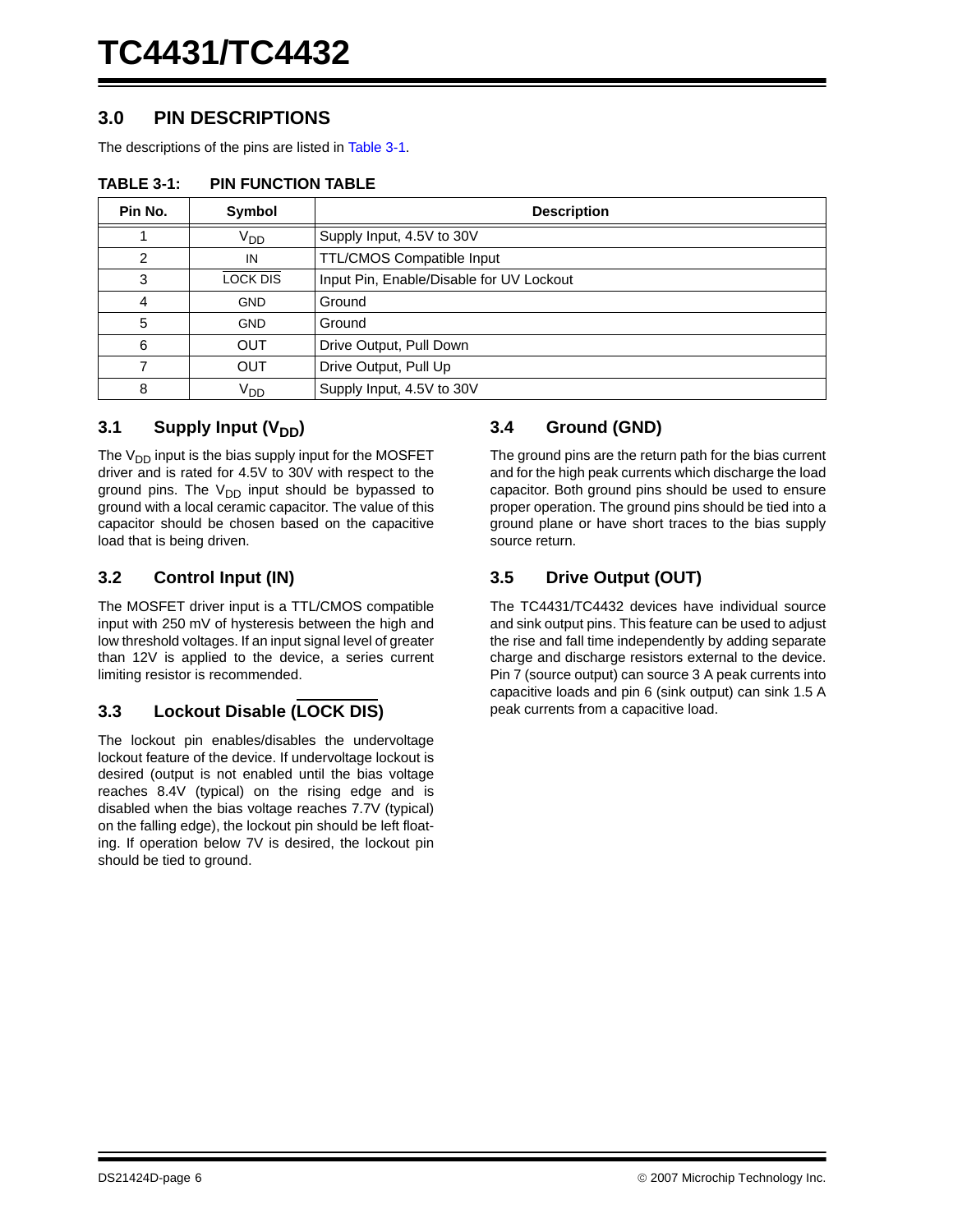## **4.0 APPLICATIONS INFORMATION**



<span id="page-6-0"></span>*FIGURE 4-1: Switching Time Test Circuit.*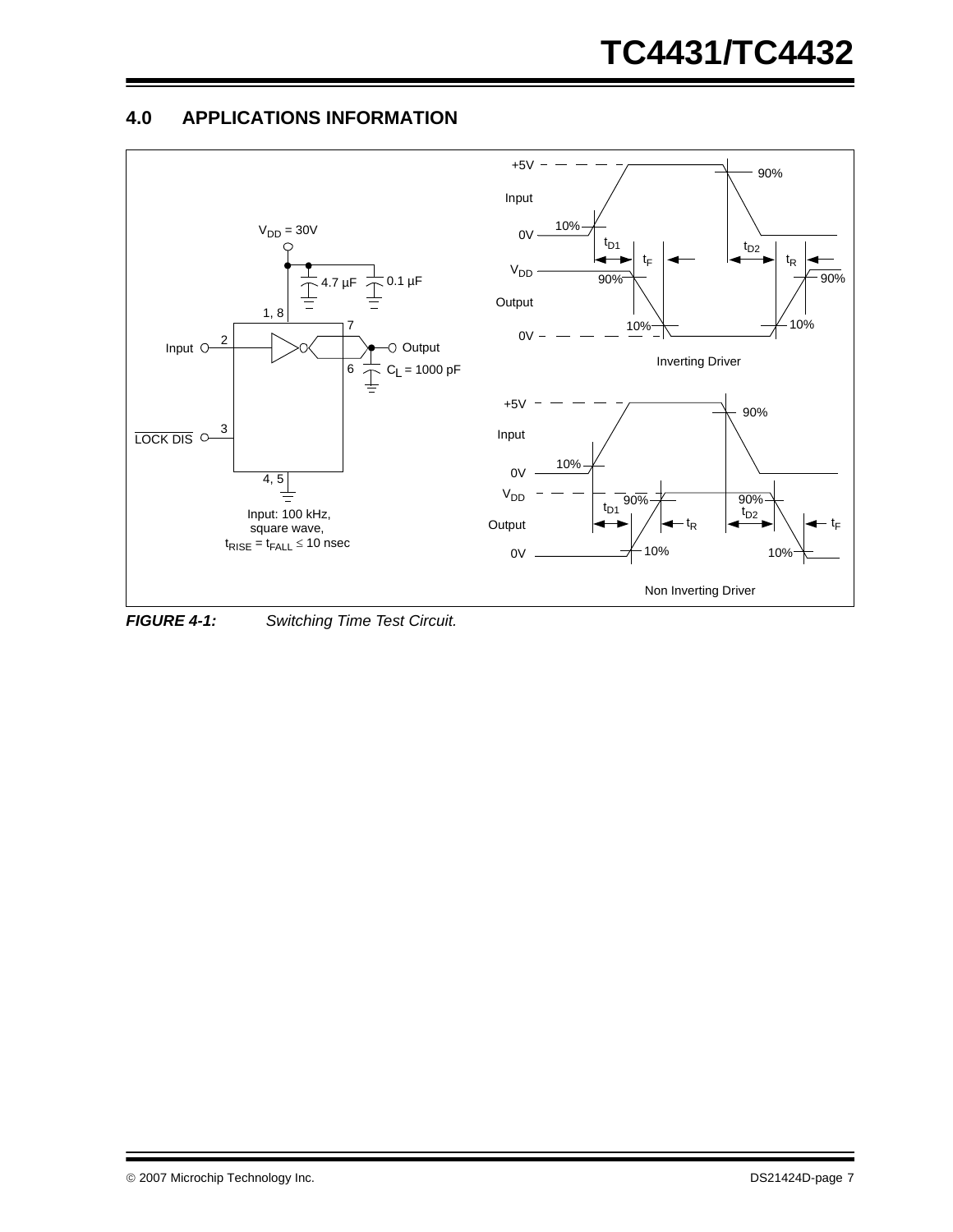## **5.0 PACKAGING INFORMATION**

## **5.1 Package Marking Information**

8-Lead CERDIP (300 mil) Example:



8-Lead PDIP (300 mil) **Example:** 



8-Lead SOIC (150 mil) Example:









|       | YY<br><b>WW</b><br><b>NNN</b><br>(e3)<br>$\ast$ | <b>Legend:</b> XXX Customer-specific information<br>Year code (last digit of calendar year)<br>Year code (last 2 digits of calendar year)<br>Week code (week of January 1 is week '01')<br>Alphanumeric traceability code<br>Pb-free JEDEC designator for Matte Tin (Sn)<br>This package is Pb-free. The Pb-free JEDEC designator (e3)<br>can be found on the outer packaging for this package. |
|-------|-------------------------------------------------|-------------------------------------------------------------------------------------------------------------------------------------------------------------------------------------------------------------------------------------------------------------------------------------------------------------------------------------------------------------------------------------------------|
| Note: |                                                 | In the event the full Microchip part number cannot be marked on one line, it will<br>be carried over to the next line, thus limiting the number of available<br>characters for customer-specific information.                                                                                                                                                                                   |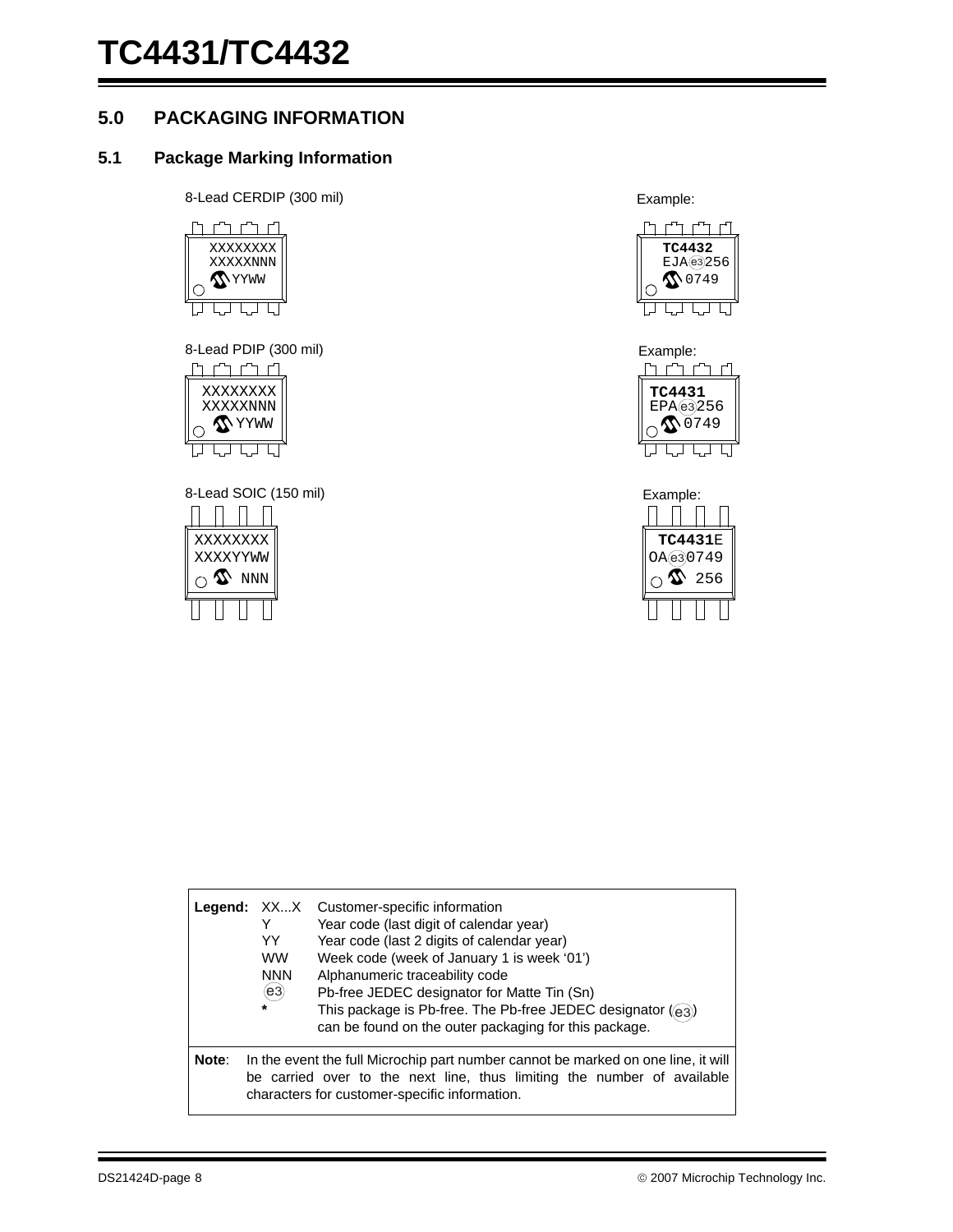## 8-Lead Ceramic Dual In-Line (JA) - .300" Body [CERDIP]

Note: For the most current package drawings, please see the Microchip Packaging Specification located at http://www.microchip.com/packaging







|                            | Units          |            |            |            |
|----------------------------|----------------|------------|------------|------------|
| <b>Dimension Limits</b>    |                | <b>MIN</b> | <b>NOM</b> | <b>MAX</b> |
| Number of Pins             | N              |            | 8          |            |
| Pitch                      | e              |            | .100 BSC   |            |
| Top to Seating Plane       | A              |            |            | .200       |
| Standoff §                 | A1             | .015       |            |            |
| Ceramic Package Height     | A2             | .140       |            | .175       |
| Shoulder to Shoulder Width | E              | .290       |            | .320       |
| Ceramic Package Width      | E <sub>1</sub> | .230       | .248       | .300       |
| Overall Length             | D              | .370       | .380       | .400       |
| Tip to Seating Plane       |                | .125       |            | .200       |
| <b>Lead Thickness</b>      | C              | .008       |            | .015       |
| <b>Upper Lead Width</b>    | b1             | .045       |            | .065       |
| Lower Lead Width           | b              | .015       |            | .023       |
| <b>Overall Row Spacing</b> | E <sub>2</sub> | .314       |            | .410       |

#### Notes:

- 1. Pin 1 visual index feature may vary, but must be located within the hatched area.
- 2. § Significant Characteristic.
- 3. Dimensioning and tolerancing per ASME Y14.5M.

BSC: Basic Dimension. Theoretically exact value shown without tolerances.

Microchip Technology Drawing C04-001B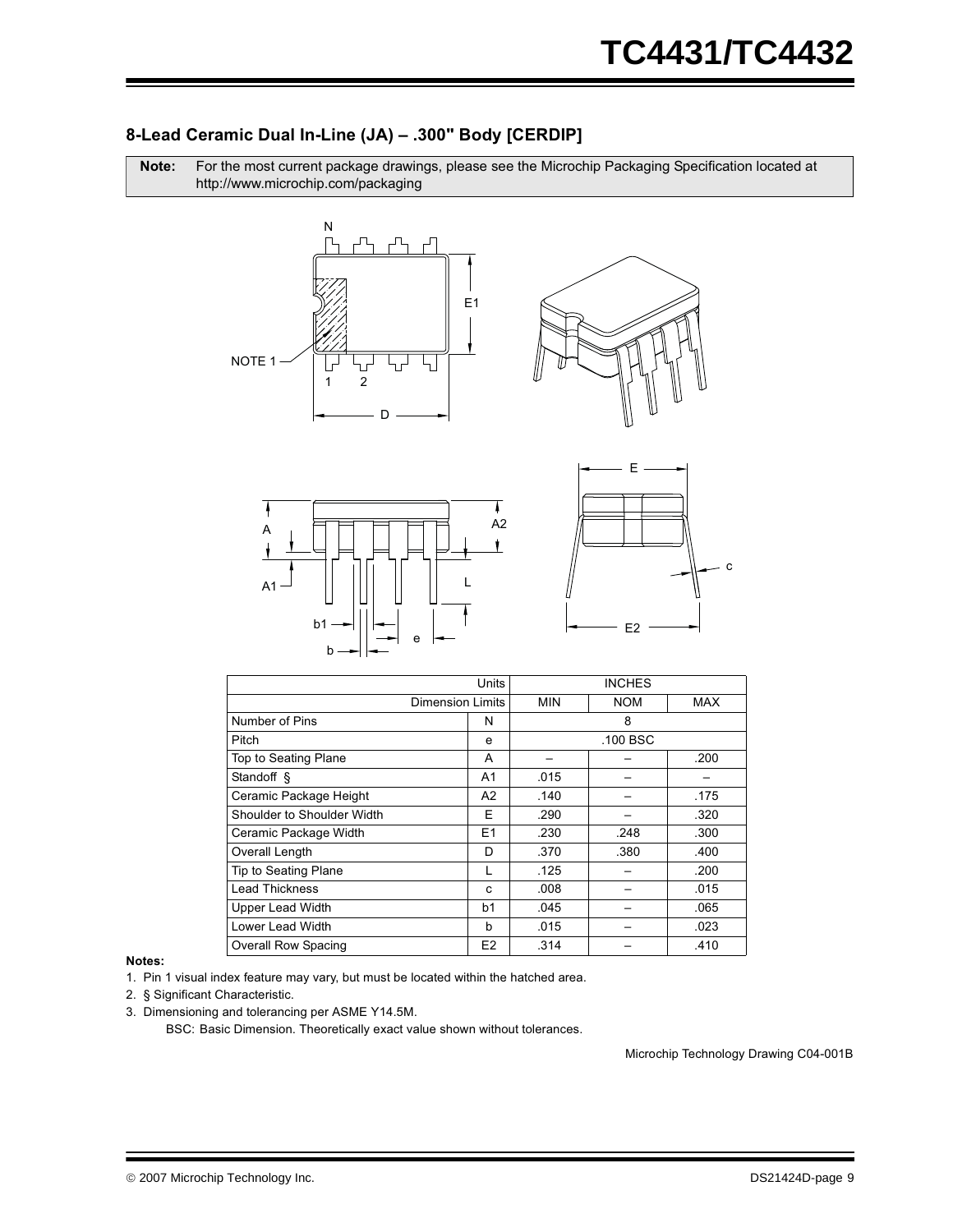## 8-Lead Plastic Dual In-Line (P) - 300 mil Body [PDIP]

For the most current package drawings, please see the Microchip Packaging Specification located at Note: http://www.microchip.com/packaging



|                                 | Units          |            |            | <b>INCHES</b> |  |  |
|---------------------------------|----------------|------------|------------|---------------|--|--|
| <b>Dimension Limits</b>         |                | <b>MIN</b> | <b>NOM</b> | MAX           |  |  |
| Number of Pins                  | N              |            | 8          |               |  |  |
| Pitch                           | e              |            | .100 BSC   |               |  |  |
| Top to Seating Plane            | A              |            |            | .210          |  |  |
| <b>Molded Package Thickness</b> | A <sub>2</sub> | .115       | .130       | .195          |  |  |
| Base to Seating Plane           | A1             | .015       |            |               |  |  |
| Shoulder to Shoulder Width      | E              | .290       | .310       | .325          |  |  |
| Molded Package Width            | E <sub>1</sub> | .240       | .250       | .280          |  |  |
| Overall Length                  | D              | .348       | .365       | .400          |  |  |
| Tip to Seating Plane            | L              | .115       | .130       | .150          |  |  |
| <b>Lead Thickness</b>           | C              | .008       | .010       | .015          |  |  |
| Upper Lead Width                | b1             | .040       | .060       | .070          |  |  |
| Lower Lead Width                | b              | .014       | .018       | .022          |  |  |
| Overall Row Spacing §           | eВ             |            |            | .430          |  |  |

#### Notes:

- 1. Pin 1 visual index feature may vary, but must be located with the hatched area.
- 2. § Significant Characteristic.
- 3. Dimensions D and E1 do not include mold flash or protrusions. Mold flash or protrusions shall not exceed .010" per side.
- 4. Dimensioning and tolerancing per ASME Y14.5M.

BSC: Basic Dimension. Theoretically exact value shown without tolerances.

Microchip Technology Drawing C04-018B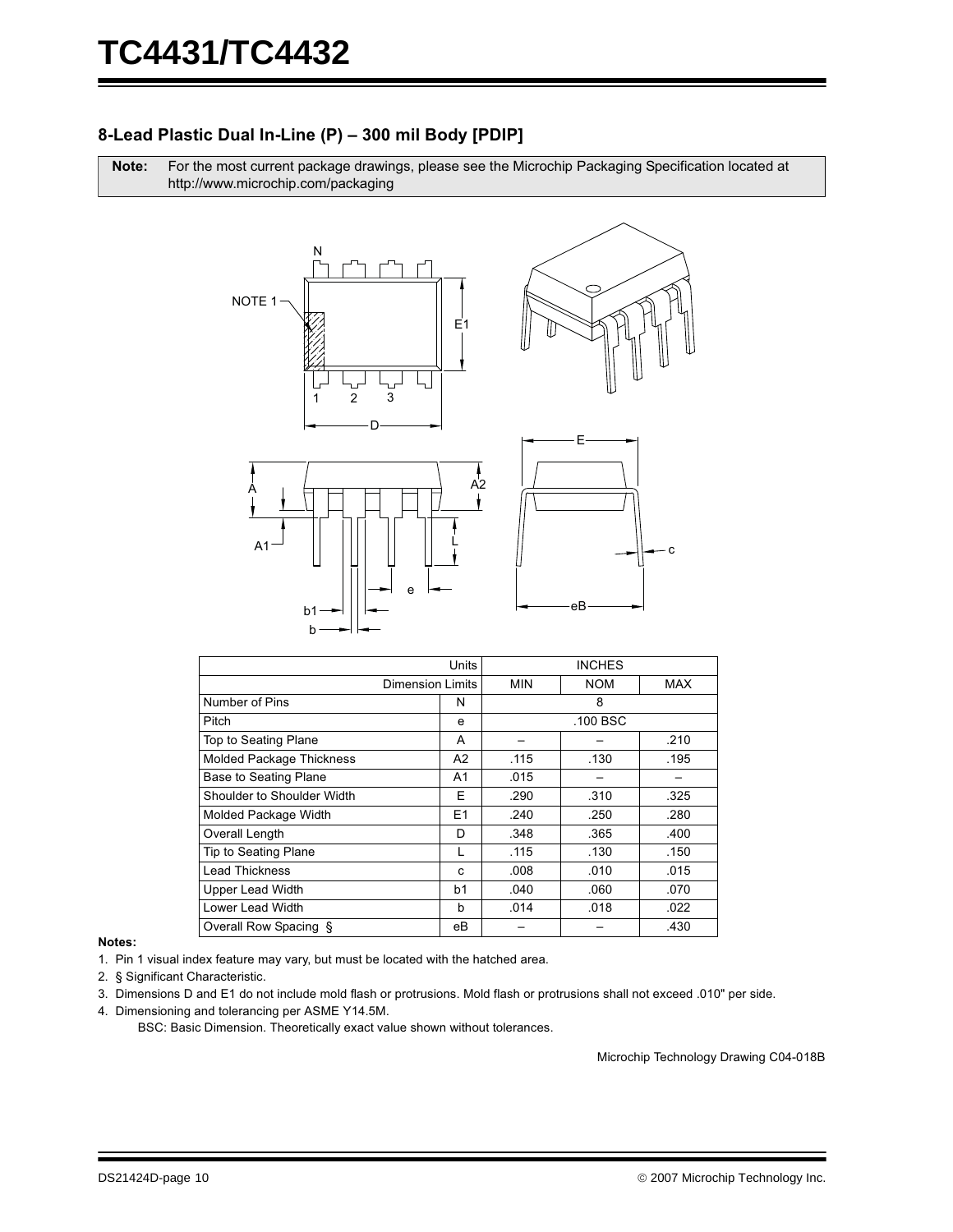## 8-Lead Plastic Small Outline (SN) - Narrow, 3.90 mm Body [SOIC]

Note: For the most current package drawings, please see the Microchip Packaging Specification located at http://www.microchip.com/packaging



|                                 | <b>MILLIMETERS</b>      |             |            |              |
|---------------------------------|-------------------------|-------------|------------|--------------|
|                                 | <b>Dimension Limits</b> | <b>MIN</b>  | <b>NOM</b> | <b>MAX</b>   |
| Number of Pins                  | N                       |             | 8          |              |
| Pitch                           | e                       |             | 1.27 BSC   |              |
| Overall Height                  | A                       |             |            | 1.75         |
| <b>Molded Package Thickness</b> | A <sub>2</sub>          | 1.25        |            |              |
| Standoff §                      | A1                      | 0.10        |            | 0.25         |
| Overall Width                   | Ε                       | 6.00 BSC    |            |              |
| Molded Package Width            | E <sub>1</sub>          | 3.90 BSC    |            |              |
| Overall Length                  | D                       | 4.90 BSC    |            |              |
| Chamfer (optional)              | h                       | 0.25        |            | 0.50         |
| Foot Length                     | L                       | 0.40        |            | 1.27         |
| Footprint                       | L1                      |             | 1.04 REF   |              |
| Foot Angle                      | φ                       | $0^{\circ}$ |            | $8^{\circ}$  |
| <b>Lead Thickness</b>           | C                       | 0.17        |            | 0.25         |
| Lead Width                      | b                       | 0.31        |            | 0.51         |
| Mold Draft Angle Top            | $\alpha$                | $5^{\circ}$ |            | $15^{\circ}$ |
| Mold Draft Angle Bottom         | β                       | $5^\circ$   |            | $15^{\circ}$ |

#### Notes:

1. Pin 1 visual index feature may vary, but must be located within the hatched area.

2. § Significant Characteristic.

3. Dimensions D and E1 do not include mold flash or protrusions. Mold flash or protrusions shall not exceed 0.15 mm per side.

- 4. Dimensioning and tolerancing per ASME Y14.5M.
	- BSC: Basic Dimension. Theoretically exact value shown without tolerances.

REF: Reference Dimension, usually without tolerance, for information purposes only.

Microchip Technology Drawing C04-057B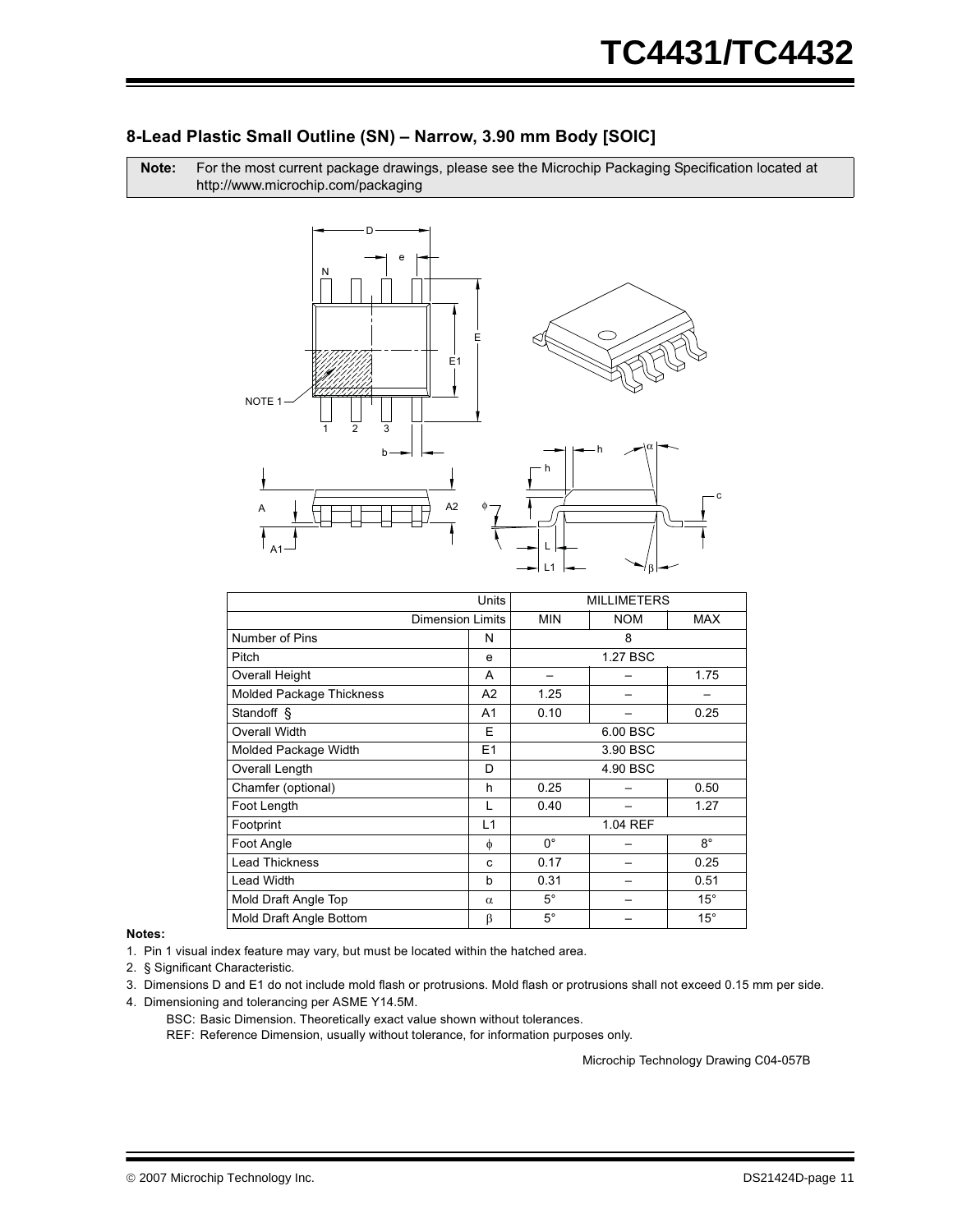## 8-Lead Plastic Small Outline (SN) - Narrow, 3.90 mm Body [SOIC]

For the most current package drawings, please see the Microchip Packaging Specification located at Note: http://www.microchip.com/packaging



#### RECOMMENDED LAND PATTERN

|                         |    |            | <b>MILLIMETERS</b> |            |
|-------------------------|----|------------|--------------------|------------|
| Dimension Limits        |    | <b>MIN</b> | <b>NOM</b>         | <b>MAX</b> |
| <b>Contact Pitch</b>    | ⊢  |            | 1.27 BSC           |            |
| Contact Pad Spacing     | ι. |            | 5.40               |            |
| Contact Pad Width (X8)  | Х1 |            |                    | 0.60       |
| Contact Pad Length (X8) |    |            |                    | 1.55       |

#### Notes:

1. Dimensioning and tolerancing per ASME Y14.5M

BSC: Basic Dimension. Theoretically exact value shown without tolerances.

Microchip Technology Drawing No. C04-2057A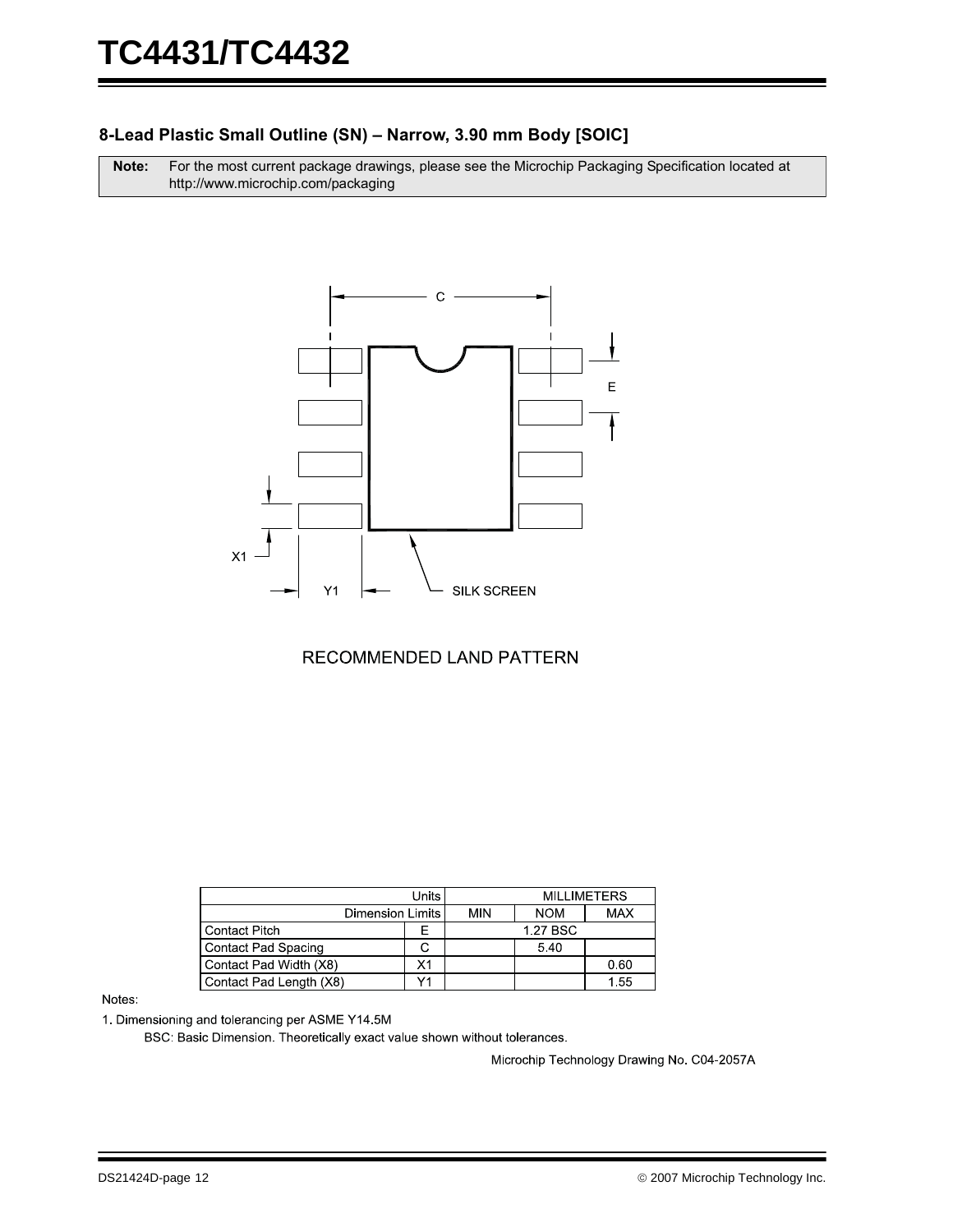## **APPENDIX A: REVISION HISTORY**

## **Revision D (December 2007)**

The following is the list of modifications:

- 1. **[Section 1.0 "Electrical Characteristics"](#page-2-3)**: Added V temperature information to Temperature Characteristics table.
- 2. Added Revision History.
- 3. Added V temperature range to Product identification System page.

## **Revision C (May 2003)**

The following is the list of modifications:

1. Undocumented changes

## **Revision B (May 2002)**

The following is the list of modifications:

1. Undocumented changes

## **Revision A (April 2002)**

• Original Release of this Document.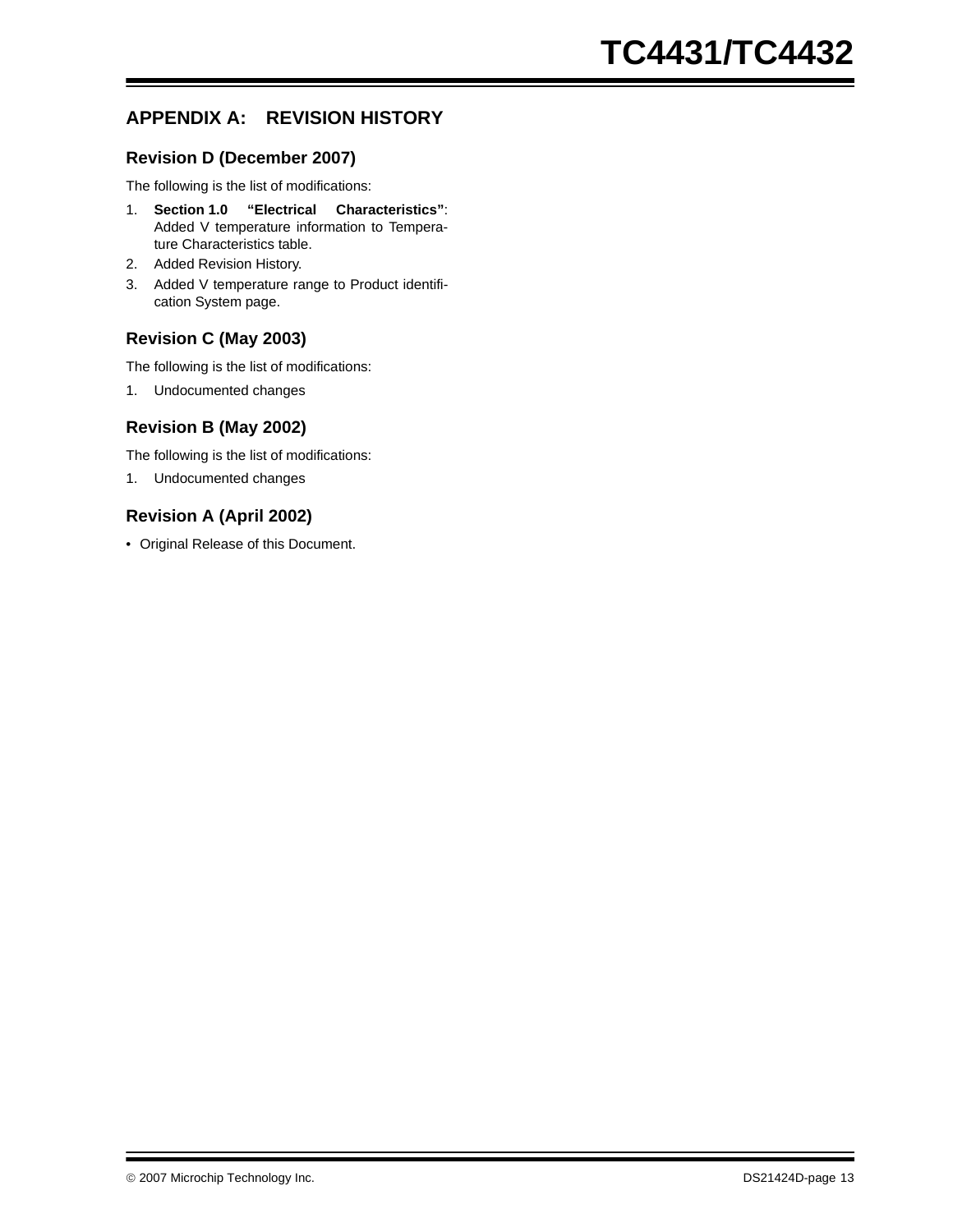## **TC4431/TC4432**

**NOTES:**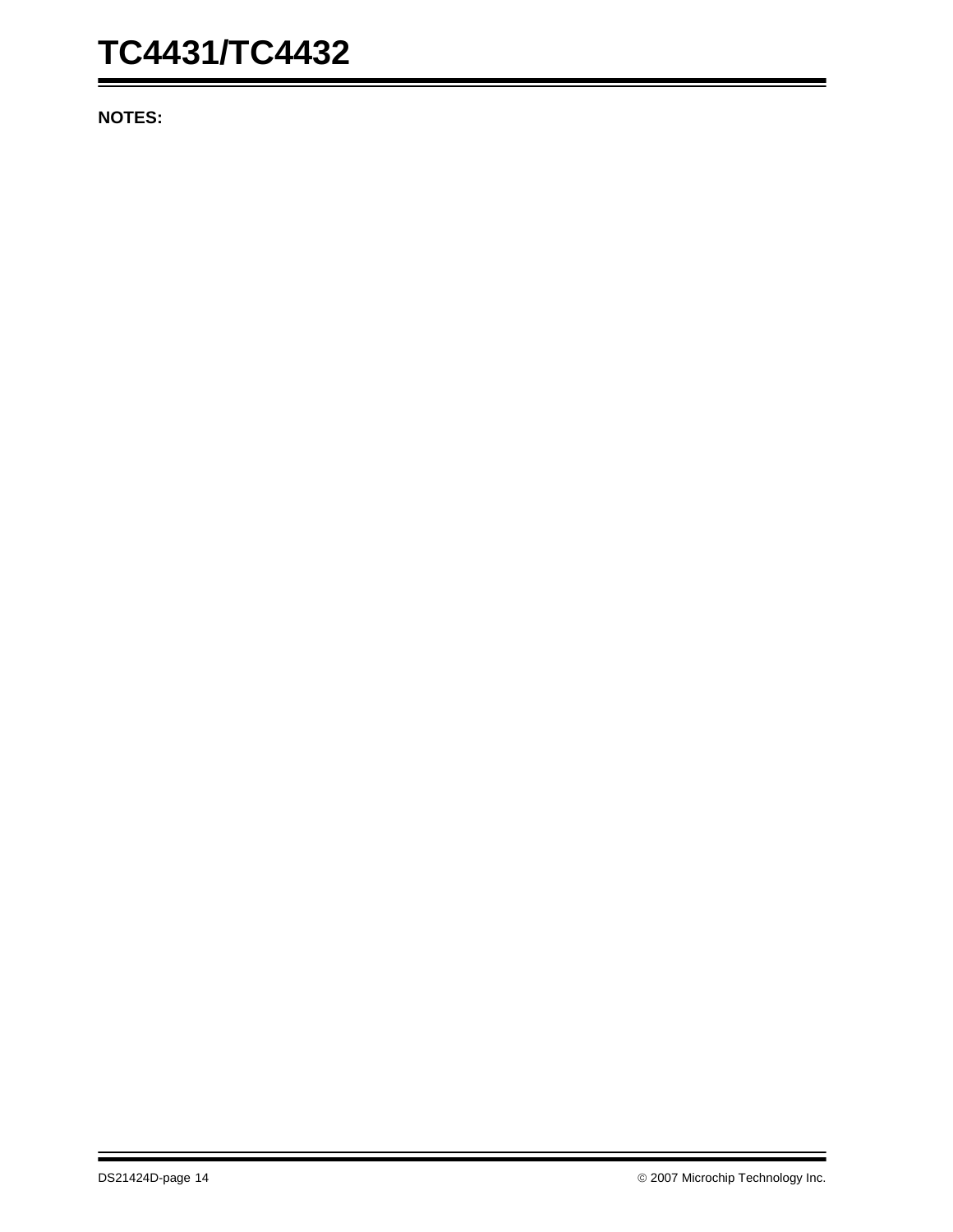## **PRODUCT IDENTIFICATION SYSTEM**

To order or obtain information, e.g., on pricing or delivery, refer to the factory or the listed sales office.

| PART NO.<br><b>Device</b>      | /XX<br>Temperature<br>Package<br>Range                                                                                                                                                                                                                                                                                                                                                                                                                          | <b>Examples:</b><br>TC4431COA: 1.5A MOSFET driver.<br>a)<br>SOIC package, 0°C to +70°C.<br>TC4431EJA: 1.5A MOSFET driver,<br>b)<br>CERDIP package, -40°C to +85°C.                                                                                              |
|--------------------------------|-----------------------------------------------------------------------------------------------------------------------------------------------------------------------------------------------------------------------------------------------------------------------------------------------------------------------------------------------------------------------------------------------------------------------------------------------------------------|-----------------------------------------------------------------------------------------------------------------------------------------------------------------------------------------------------------------------------------------------------------------|
| Device:                        | TC4431: 1.5A High-Speed 30V MOSFET Driver,<br>Inverting<br>1.5A High-Speed 30V MOSFET Driver,<br>TC4432:<br>Non Inverting                                                                                                                                                                                                                                                                                                                                       | TC4431VPA: 1.5A MOSFET driver,<br>C)<br>PDIP package, -40°C to +125°C.                                                                                                                                                                                          |
| Temperature Range:<br>Package: | $0^{\circ}$ C to +70 $^{\circ}$ C<br>С<br>$=$<br>Ε<br>$= 40^{\circ}$ C to +85 $^{\circ}$ C<br>$-40^{\circ}$ C to $+125^{\circ}$ C<br>$=$<br>= Ceramic Dual In-line (300 mil Body), 8-lead *<br>JA<br>= Plastic SOIC, (150 mil Body), 8-lead<br>OA.<br>OA713 = Plastic SOIC, (150 mil Body), 8-lead<br>(Tape and Reel)<br>PA<br>$=$ Plastic DIP (300 mil Body), 8-lead* *<br>* Offered in E-temp range only.<br>** The only package offered in the V temp range. | TC4432CPA: 1.5A MOSFET driver,<br>a)<br>PDIP package, 0°C to +70°C.<br>TC4432EPA: 1.5A MOSFET driver,<br>b)<br>PDIP package, -40°C to +85°C.<br>TC4432VOA713: Tape and Reel, 1.5A<br>C)<br>MOSFET driver, SOIC package,<br>$-40^{\circ}$ C to $+125^{\circ}$ C. |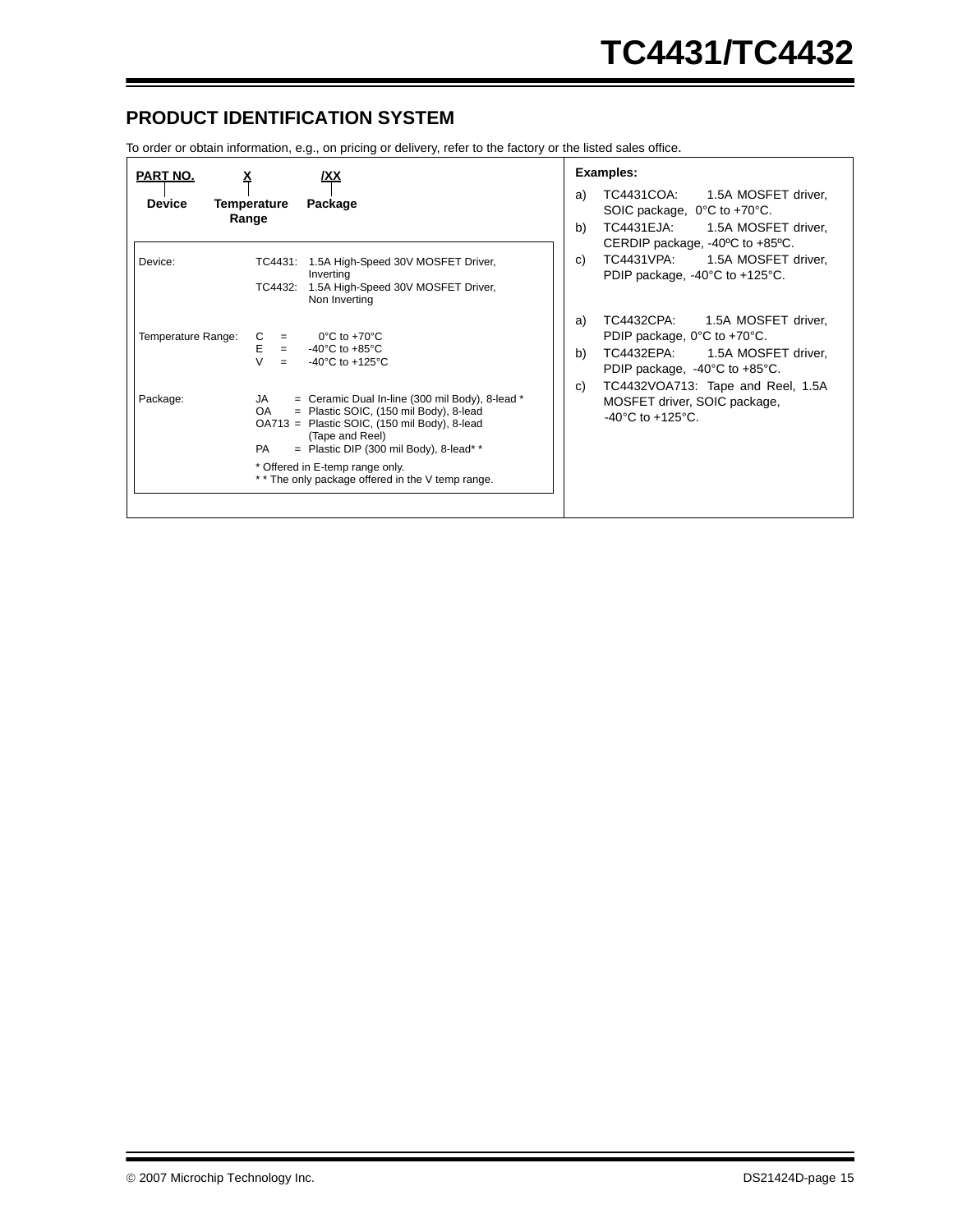## **TC4431/TC4432**

**NOTES:**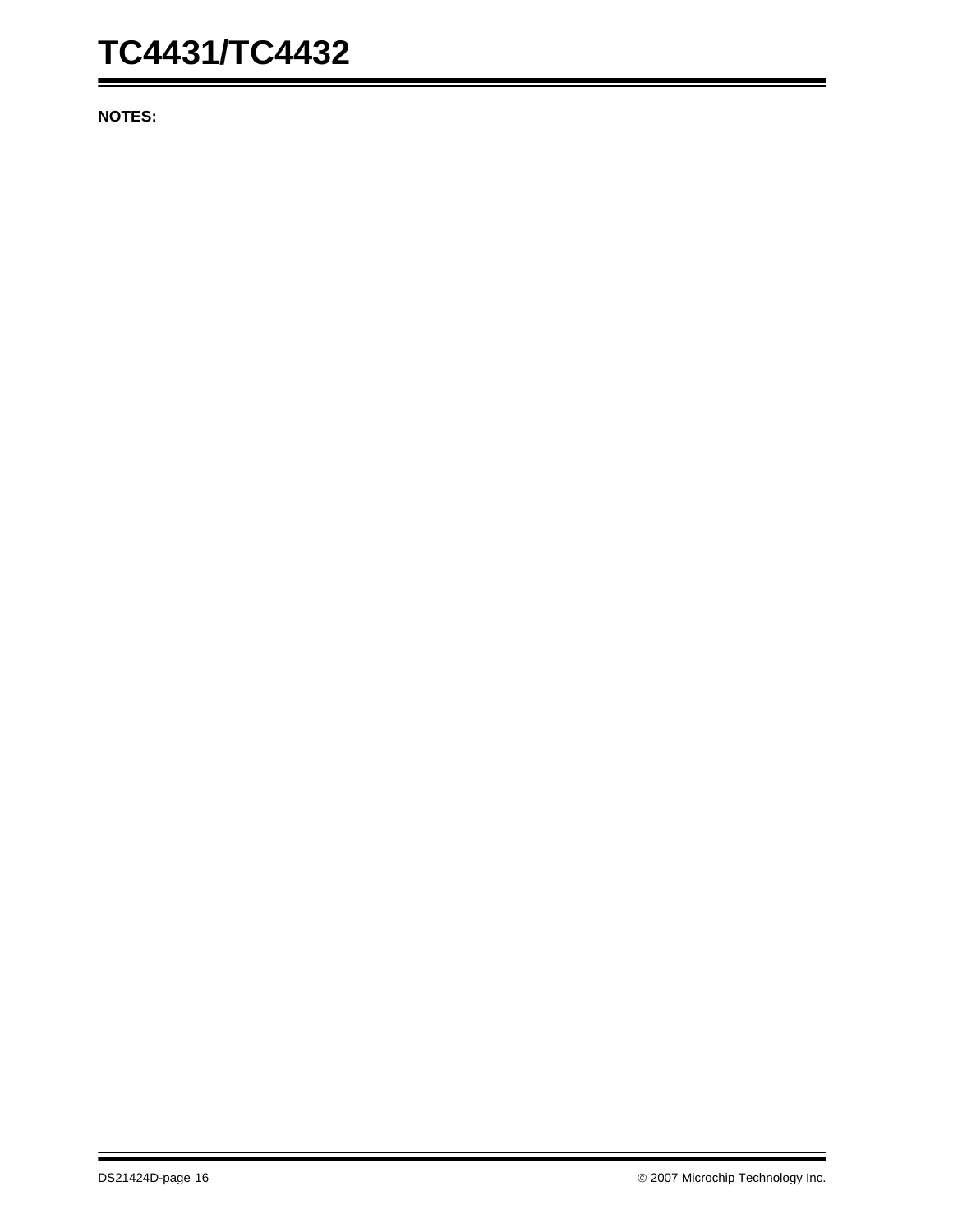#### **Note the following details of the code protection feature on Microchip devices:**

- Microchip products meet the specification contained in their particular Microchip Data Sheet.
- Microchip believes that its family of products is one of the most secure families of its kind on the market today, when used in the intended manner and under normal conditions.
- There are dishonest and possibly illegal methods used to breach the code protection feature. All of these methods, to our knowledge, require using the Microchip products in a manner outside the operating specifications contained in Microchip's Data Sheets. Most likely, the person doing so is engaged in theft of intellectual property.
- Microchip is willing to work with the customer who is concerned about the integrity of their code.
- Neither Microchip nor any other semiconductor manufacturer can guarantee the security of their code. Code protection does not mean that we are guaranteeing the product as "unbreakable."

Code protection is constantly evolving. We at Microchip are committed to continuously improving the code protection features of our products. Attempts to break Microchip's code protection feature may be a violation of the Digital Millennium Copyright Act. If such acts allow unauthorized access to your software or other copyrighted work, you may have a right to sue for relief under that Act.

Information contained in this publication regarding device applications and the like is provided only for your convenience and may be superseded by updates. It is your responsibility to ensure that your application meets with your specifications. MICROCHIP MAKES NO REPRESENTATIONS OR WARRANTIES OF ANY KIND WHETHER EXPRESS OR IMPLIED, WRITTEN OR ORAL, STATUTORY OR OTHERWISE, RELATED TO THE INFORMATION, INCLUDING BUT NOT LIMITED TO ITS CONDITION, QUALITY, PERFORMANCE, MERCHANTABILITY OR FITNESS FOR PURPOSE**.** Microchip disclaims all liability arising from this information and its use. Use of Microchip devices in life support and/or safety applications is entirely at the buyer's risk, and the buyer agrees to defend, indemnify and hold harmless Microchip from any and all damages, claims, suits, or expenses resulting from such use. No licenses are conveyed, implicitly or otherwise, under any Microchip intellectual property rights.

## **OUALITY MANAGEMENT SYSTEM CERTIFIED BY DNV**  $=$  ISO/TS 16949:2002  $=$

#### **Trademarks**

The Microchip name and logo, the Microchip logo, Accuron, dsPIC, KEELOQ, KEELOQ logo, microID, MPLAB, PIC, PICmicro, PICSTART, PRO MATE, rfPIC and SmartShunt are registered trademarks of Microchip Technology Incorporated in the U.S.A. and other countries.

AmpLab, FilterLab, Linear Active Thermistor, Migratable Memory, MXDEV, MXLAB, SEEVAL, SmartSensor and The Embedded Control Solutions Company are registered trademarks of Microchip Technology Incorporated in the U.S.A.

Analog-for-the-Digital Age, Application Maestro, CodeGuard, dsPICDEM, dsPICDEM.net, dsPICworks, dsSPEAK, ECAN, ECONOMONITOR, FanSense, FlexROM, fuzzyLAB, In-Circuit Serial Programming, ICSP, ICEPIC, Mindi, MiWi, MPASM, MPLAB Certified logo, MPLIB, MPLINK, PICkit, PICDEM, PICDEM.net, PICLAB, PICtail, PowerCal, PowerInfo, PowerMate, PowerTool, REAL ICE, rfLAB, Select Mode, Smart Serial, SmartTel, Total Endurance, UNI/O, WiperLock and ZENA are trademarks of Microchip Technology Incorporated in the U.S.A. and other countries.

SQTP is a service mark of Microchip Technology Incorporated in the U.S.A.

All other trademarks mentioned herein are property of their respective companies.

© 2007, Microchip Technology Incorporated, Printed in the U.S.A., All Rights Reserved.



Printed on recycled paper.

*Microchip received ISO/TS-16949:2002 certification for its worldwide headquarters, design and wafer fabrication facilities in Chandler and Tempe, Arizona; Gresham, Oregon and design centers in California and India. The Company's quality system processes and procedures are for its PIC® MCUs and dsPIC® DSCs, KEELOQ® code hopping devices, Serial EEPROMs, microperipherals, nonvolatile memory and analog products. In addition, Microchip's quality system for the design and manufacture of development systems is ISO 9001:2000 certified.*